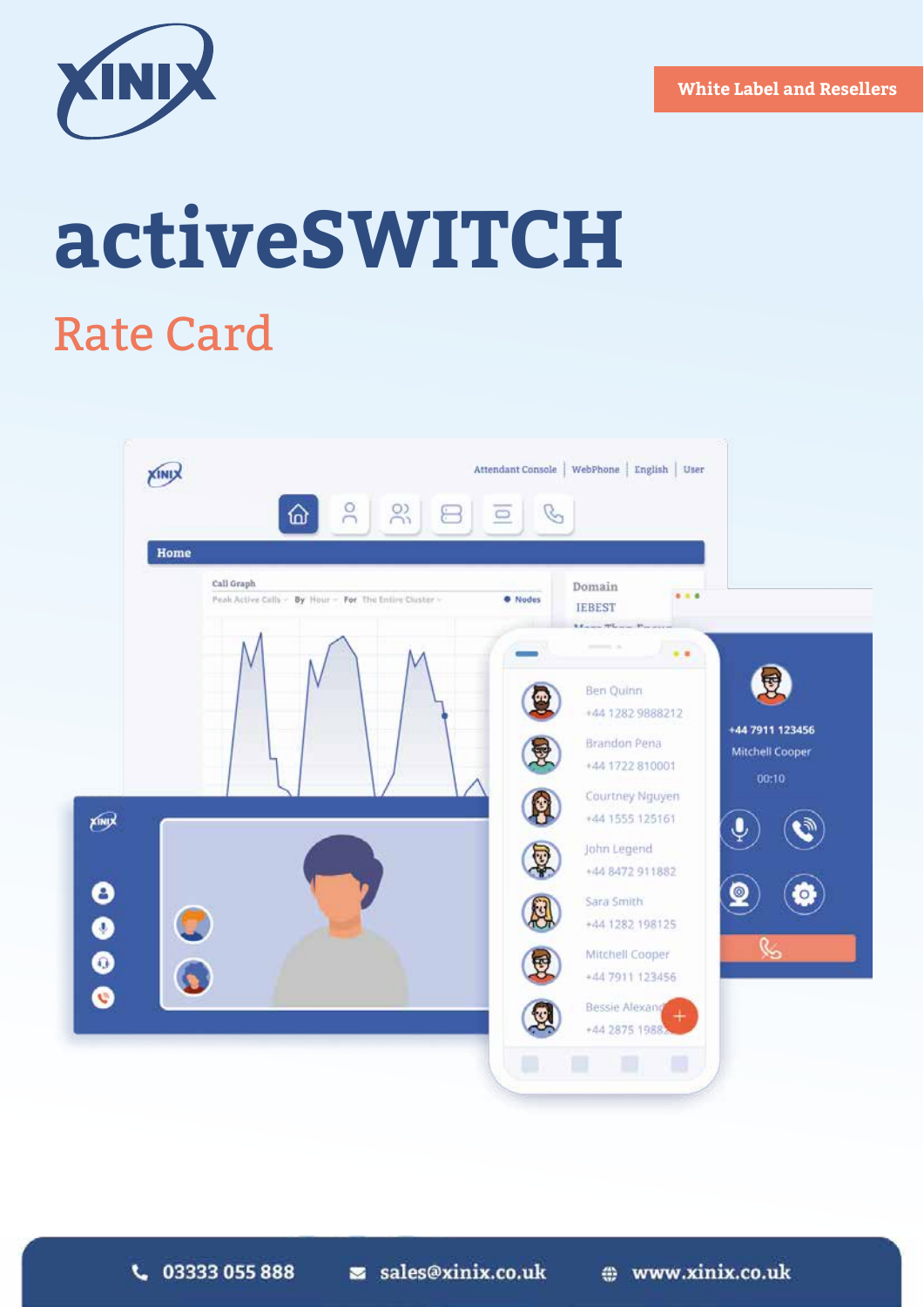### **Choose your Switch**

| Product<br>Code | <b>Servers</b>                                               | <b>Multi-Tenant Features</b>                                                                                                                                                                                                                                                                     | <b>Reseller</b><br>sidesk                                                                                                                                                                                                                                                   | <b>White Label</b><br><b>Own Brand</b>        |
|-----------------|--------------------------------------------------------------|--------------------------------------------------------------------------------------------------------------------------------------------------------------------------------------------------------------------------------------------------------------------------------------------------|-----------------------------------------------------------------------------------------------------------------------------------------------------------------------------------------------------------------------------------------------------------------------------|-----------------------------------------------|
| 1001            | active SWITCH -<br>Class 5 Multi Tenant<br>Switch (Required) | Multi extesnions, multi tenants, CDRs, real time cluster,<br>scalable to thousand of users, system avalability 99.999%                                                                                                                                                                           | £50/month Minimum monthly<br>billing                                                                                                                                                                                                                                        | £100/month Minimum monthly<br>billing         |
| 1002            | <b>Billing Software</b>                                      | This is a fully featured telecom billing solution and<br>designed for integration with our cloud PBX telephony<br>switch.                                                                                                                                                                        | Self billing is not available                                                                                                                                                                                                                                               | 5% Of billed revenue                          |
| 1003            | <b>Branded Support</b>                                       | Our experienced team of professionals<br>will manage all your customers support tickets.                                                                                                                                                                                                         | Included                                                                                                                                                                                                                                                                    | Product not available                         |
| 1004            | <b>Bureau Billing</b>                                        | - CDR processing<br>- CDR rating and tariff set-up<br>- Invoice generation<br>- No reliance on a single person<br>- Support for billing queries and reporting requirments<br>- Customer account queries handled<br>- Follow up emails on oustanding balances<br>- Balance collection and deposit | Included<br>This is a Managed Service, we<br>will invoice customers under the<br>sipdesk brand.<br>We will also collect all outstanding<br>invoices and pay the balance after<br>our fees and service charges into<br>your account. 15% charge Of<br>monthly billed revenue | Product not available                         |
| 1005            | Set-up fee                                                   |                                                                                                                                                                                                                                                                                                  | No set-up fee<br>Active within 24 hours                                                                                                                                                                                                                                     | £300/One off charge<br>Active within 48 hours |

### **SIP Pricing**

| <b>Product Code</b> | Product   | Description                                                                         | sidesk<br>(£/monthly)<br>12 Months Term | <b>White Label - Own Brand</b><br>(£/monthly)<br>30 Days Term |
|---------------------|-----------|-------------------------------------------------------------------------------------|-----------------------------------------|---------------------------------------------------------------|
| 2001                | shareSIP  | SIP channel<br>1 Concurrent call                                                    |                                         | £3                                                            |
| 2002                | share3000 | 1x SIP Channel plus 2000 minutes to<br>UK landline and 1000 minutes<br>to UK mobile |                                         | £8                                                            |

### **Per User Package (minutes cannot be shared)**

| <b>Product Code</b> | Product          | <b>Description</b>                                                                     | sidesk<br>(E/monthly)<br>12 Months Term | White Label - Own Brand<br>(£/monthly)<br>30 Days Term |
|---------------------|------------------|----------------------------------------------------------------------------------------|-----------------------------------------|--------------------------------------------------------|
| 2003                | soloPAYG         | VoIP line priced for 1 concurrent<br>call, per user licence, line cannot be<br>shared. | £3                                      |                                                        |
| 2004                | soloHOME         | VoIP line with 2500 UK landline minutes                                                | £6                                      |                                                        |
| 2005                | SOlOPROFESSIONAL | VoIP line with 500 UK landline<br>and mobile minutes                                   | £5                                      |                                                        |
| 2006                | soloOFFICE       | 2500 Minutes to UK landline and<br>mobile                                              | £8                                      |                                                        |

### **Please Note:**

Page 3 "Minutes Explained" section.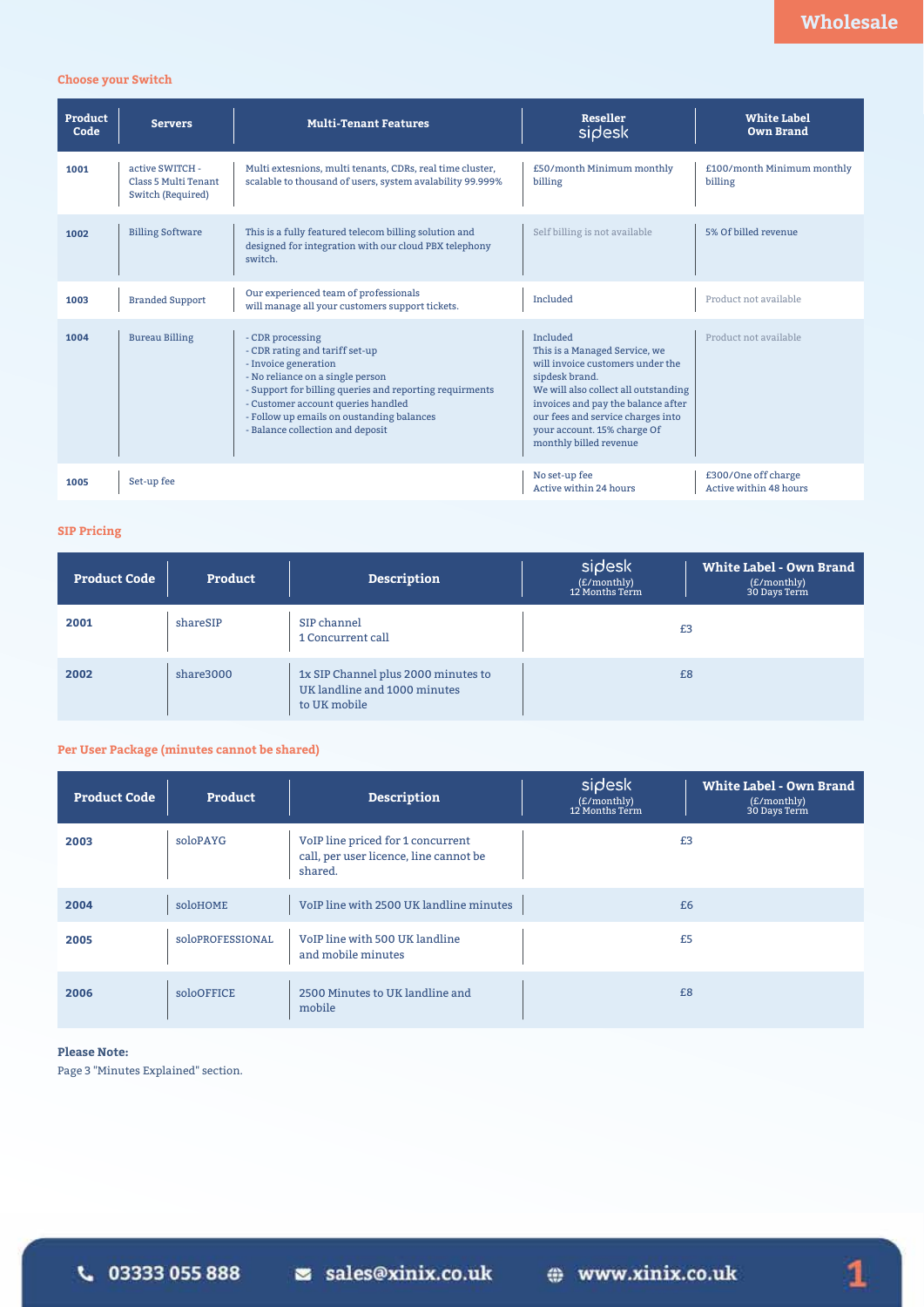| <b>Product Code</b> | Product                                     | <b>Desctiption</b>                                                                                                                                                                                                                                                                                 | sidesk<br>(£/monthly)       | <b>White label</b><br>(£/monthly)                                       |
|---------------------|---------------------------------------------|----------------------------------------------------------------------------------------------------------------------------------------------------------------------------------------------------------------------------------------------------------------------------------------------------|-----------------------------|-------------------------------------------------------------------------|
| 4001                | <b>Browser</b><br>Web-phone                 |                                                                                                                                                                                                                                                                                                    | Included for free           |                                                                         |
| 4002                | Mobile<br><i>(activeTALK)</i><br>softphone) | Combine chat, voice and video calls in<br>to one user-friendly interface. Compati-<br>ble with macOS, Linux, Windows, iOS,<br>Android or a browser we have you<br>covered on all interfaces. Get ready to<br>seamlessly move from a traditional<br>phone system into the world of Voice<br>over IP | Unlimited<br>free downloads | Enquire<br>Optional: Unlimited free<br>downloads using<br>sipdesk brand |
| 4003                | Google<br>browser, phone                    |                                                                                                                                                                                                                                                                                                    |                             | E2                                                                      |
| 4004                | <b>CRM</b> Integrator                       | Integrate your CRM system with<br>activeSWITCH PBX system                                                                                                                                                                                                                                          | £4                          |                                                                         |
| 4005                | Call Centre<br>License                      | Manage your team, monitor through<br>multiple wallboards                                                                                                                                                                                                                                           | Enquire                     |                                                                         |

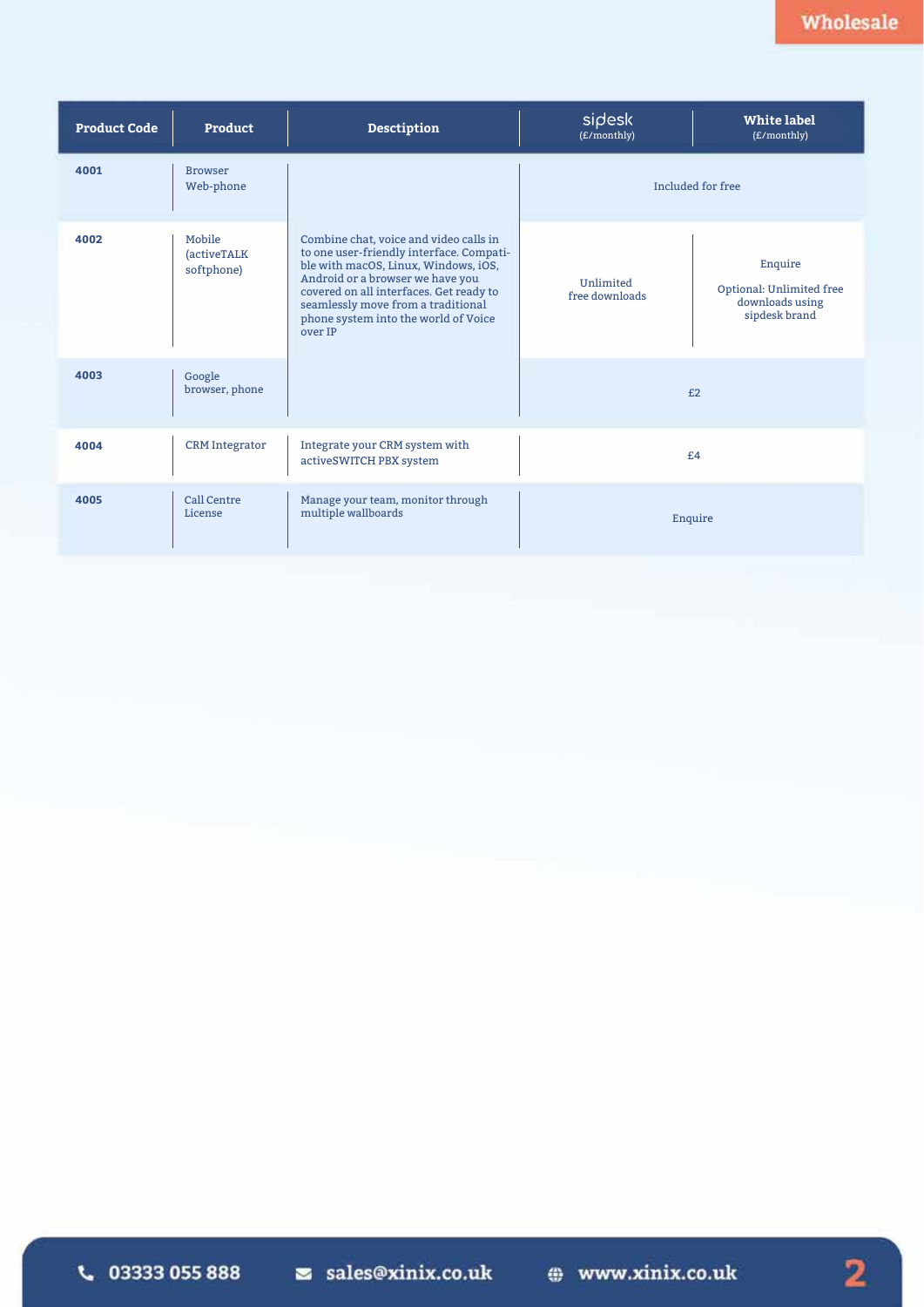### **Telephone Numbers**

|                                                 | <b>Product name</b>                                                     | <b>Product ID</b> | Price            |
|-------------------------------------------------|-------------------------------------------------------------------------|-------------------|------------------|
| <b>New DDI Numbers</b>                          | DDI Number (UK)                                                         | 5000              | £1               |
|                                                 | <b>International DDI Numbers</b>                                        | 5001              | Price on Request |
| Geographic<br><b>Number Porting</b>             | Single Number on Analogue Line                                          | 5002              | £15              |
|                                                 | Penalty Fee (if submitted data is<br>incorrect thus preventing porting) | 5006              | £20              |
|                                                 | <b>Porting Date Change</b>                                              | 5007              | £15              |
| Geographic<br><b>Number</b><br><b>Migration</b> | <b>Migration Single Number</b><br>(non-continous numbers)               | 5010              | £15              |
|                                                 | <b>Migration Number Block</b><br>(continous numbers 10 or more)         | 5011              | £100             |

### **Professional Services**

| <b>Product ID</b> | <b>Product Name</b>     | sidesk   | White label |
|-------------------|-------------------------|----------|-------------|
| 6001              | Router Configuration    | Included | £4          |
| 6002              | IP Phone Configurations | Included | £4          |

### **Minutes Explained**

| <b>Minutes</b>                                                 | <b>Destination</b>                                                                                                                       |
|----------------------------------------------------------------|------------------------------------------------------------------------------------------------------------------------------------------|
| No minutes included<br>(Applied to shareSIP<br>and activeUSER) | Mobile 0.0175p/min (02, Vodafone, Three, EE, Asda Mobile (EE), Tesco<br>Mobile (O2)<br><b>UK Landline</b> 0.0065p/min (01, 02 & 03 only) |
| <b>UK Landline</b>                                             | UK landline 01, 02 and 03 numbers only                                                                                                   |
| <b>UK Mobile</b>                                               | O2, Vodafone, Three, EE, Asda Mobile (EE), Tesco Mobile (O2)                                                                             |

### **Please Note:**

1. **m** = Includes mobile calls

2. All prices are shown in UKP and exclude VAT.

3. All transactions are subject to AERTEL Limited Terms and Conditions of Trade.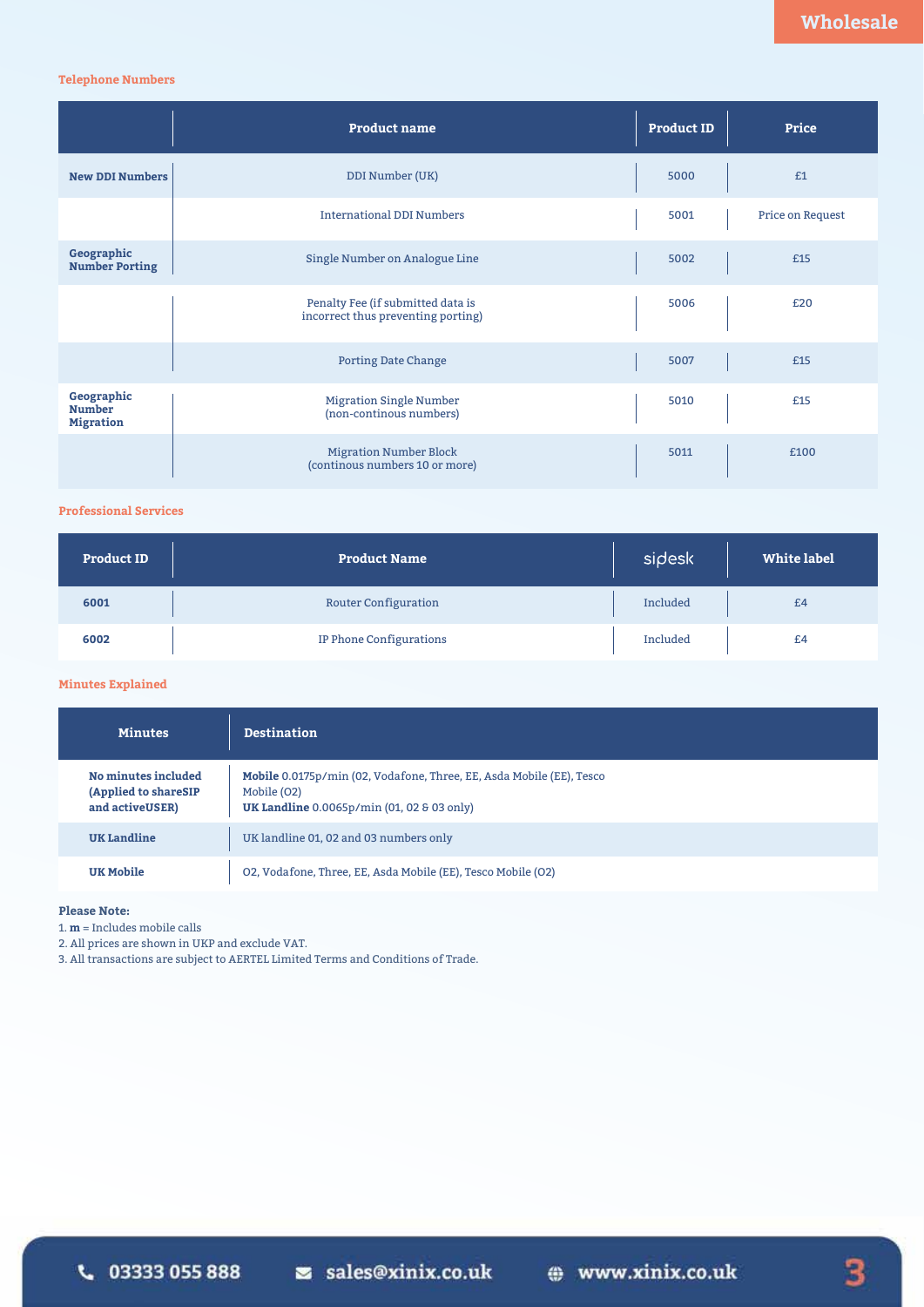## **Cloud PBX Feature List**

### **User Features**

- Account-Authorization Codes
- **Alternate Numbers**
- Anonymous Call Rejection
- Authentication by Digest
- **Authentication by ANI**
- Auto Attendante
	- · Personal Auto Attendants
	- · Scheduled Auto Attendant
	- Barge In / Barge-in Exempt
- **Busy Lamp Field**
- **Call Forwarding** 
	- Call Forwarding Always
	- Call Forwarding Busy
	- Call Forwarding No Answer
	- · Call Forwarding Not Reachable
	- Find Me (multiple numbers)
	- Call Logs (Inbound and Outbound)
- Call Monitoring
	- **•** Automatic Monitoring
	- Supervising Mode
	- · Silent Monitoring
- **Call Notify**
- Call Park
- Call Pick Up
	- · Call Pick Up Group
	- · Directed Call Pickup
- **Call Queues**
- Call Recording
- · Call Schedule
- Call Status (Real-time in User Portal)
- Call Transfer
	- · Attended Transfer
	- e Blind Transfer
	- · Intercom Transfer
	- Transfer to Voicemail
- **Call Waiting**  $\blacksquare$
- Calling Line ID Delivery Blocking ۰
- a. Calling Name Retrieval
- **Calling Party Category** ä
- $\blacksquare$ CDRs
- Client Call Control (API and User Portal)
	- Conferencing (Multi-Way Calling)
		- Convene Conference e.
		- **Invite Attendees**
		- Multiple Conference Rooms
		- Scheduled / Instant Conference
		- Web-based Setup  $\sim$
		- **Account Codes**  $\overline{a}$
		- Monitor Add, Drop, Hold, Mute
	- $\bullet$  Conference Recording
- Device Auto Provisioning
- Direct Inward Dialing a.
- Directed Call Park  $\mathbf{a}$
- Directed Call Pickup
- Do Not Disturb
- Enhanced Privacy on Hold
- **Extension Dialing**
- External Calling Line ID Delivery

L 03333 055 888

- · Hunt Groups
- · In-Call Service Activation
- Instant Messaging (via SIP SIMPLE)

· Hoteling

General

×

 $\blacksquare$ 

٠

 $\bullet$ 

×

 $\bullet$ 

**Fault Tolerance** 

**Routing Management** 

e.164 Support

**Least Cost Routing** 

Percentage Routing

White List / Black List

**Security and Fraud Detection** 

Velocity Filter for bad calls

Auto Block SIP port scanning

· Remotely triggered updates

Suport all major brands

Configurable Audit Trails

Configurable Time Zones

**External Provisioning Interface** 

4

**Configuration Management** 

**Custom Web Content** 

999 Emergency Calling

• CALEA (Lawful Intercept)

**Portal Support** 

Web Branding

Regulatory

@ www.xinix.co.uk

**Reseller Support** 

· Hunt Groups

· Instant Group Call

• Instant Messaging (via SIP SIMPLE)

· Video Conferencing (external MCU)

Integrated Session Border Controller

Multi-tiered with delegated administration

Flexible partitioning for wholesale and retail

SIP trace with ladder diagram on every call

API for integration with existing OSS / BSS

Brandable web portals for all user levels

Customizable IVR and system prompts

Comprehensive NOC support tool

Codec Agnostic with Pass-Thru

Prepaid or post paid accounts

Integrated Billing and Accounting

• Geo-distributed for network redundancy

Highly scalable, distributed architecture

Up to 10 million users and 40 million BHCA

Active-Active server configuration

Supports rolling, hitless upgrades

Granular Carrier Capacity Controls

DID Grooming / Normalization

Auto Block on failed registrations

Auto Block promiscuous SIP user agents

Pre-paid Calling (PIN or ANI)

Printable Group Directory

Simultaneous Ring (group)

**System Features** 

Office Manager Portal (Web portal)

- · Intercom
- **•** Internal Calling Line ID Delivery
- Last Number Redial
- Message Waiting Indicator
- · Music-On-Hold
- · System Default Music-on-Hold
- · Personalized Music-on-Hold
- · Phone Status
- $\bullet$ Pre-paid Calling (PIN or ANI)
- · Presence
- · Privacy
- · Selective Call Acceptance
- $\sim$ Selective Call Rejection
- Sequential Ring a.
- Simultaneous Ring Personal a.
- Three-Way Call
- ò. Two-Stage Dialing
- · Video Telephony
- · Voicemail
	- **•** Default Greetings
	- **Customizable Greetings**  $\bullet$
	- Name Recording o.
	- **Email Notification** ٠
	- Voicemail Forwarding ۰
	- Forwarding to Email  $\bullet$
	- User Portal (View, Save Delete)  $\bullet$
	- Voice Messaging Group  $\bullet$
	- Voice Messaging Call Back
- · Web User Console
	- **a** Contact List
	- · Dial by Contact Name
	- · Inbound Call Handling Rules
	- Screen Pop for CRM support

### **Group Features**

- Authorization Group Codes
- **Auto Attendants**

Business Trunking

 $\bullet$  ACD

 $\bullet$ 

 $\overline{\phantom{a}}$ 

a.

 $\bullet$ 

 $\bullet$ 

 $\bullet$ 

 $\bullet$ 

ò.

 $\overline{\phantom{a}}$ 

 $\bullet$ 

 $\bullet$ 

· Call Intercept

 $\bullet$ Personal Auto Attendants o. **Scheduled Auto Attendants** 

Attendant Console

Call Center / Contact Center

Detailed reports

• Skill based routing

Calling Plans (Incoming, Outgoing)

Configurable Extension Dialing

Calling Group ID Deliver

Device Inventory

s sales@xinix.co.uk

Department Support

**Group Announcements** 

**Group Custom Ringback** 

**Chained Auto Attendants** 

Barge In / Barge-in Exempt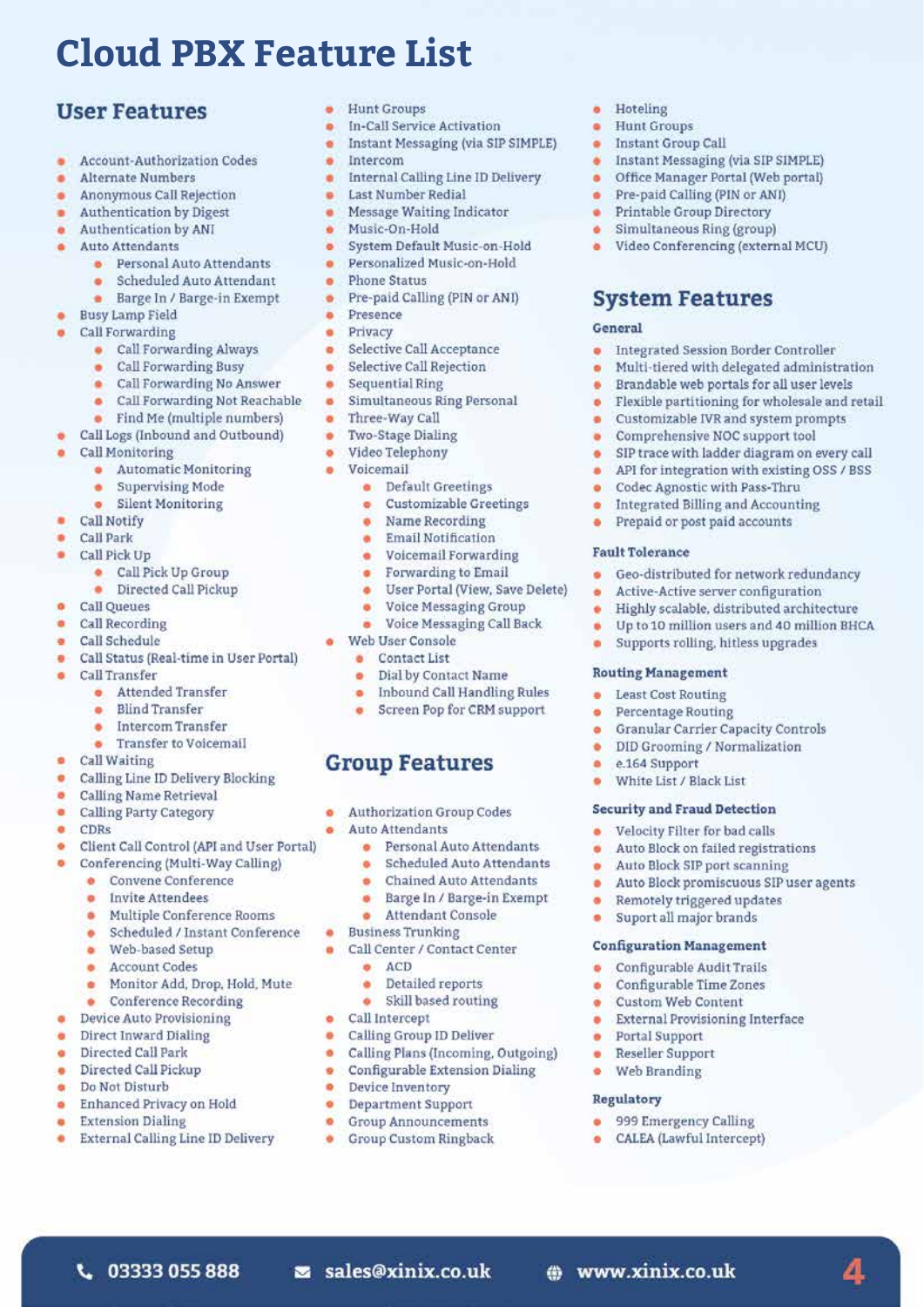### **Billing software features**



Products, Services, and Equipment Inventory



- Recurring, one-time, usage/metered, pro-rated, and rule-based charges
- Discounts, coupons, trials, and freebies
- Inventory allocation through activation



### Billing, Invoices, and Collection

- Consolidate usage charges (recurring or one-time). including CDRs
- Measured usage rating
- Taxation through activeBill or integrated tax calculation partners
- Customizable branded invoice templates (with detail specific to customer needs)
- Billing cycles can be customer specific
- Regular, on-demand, or delayed biling
- Partial and full payments. Refunds, credits, exchanges, and cancellations.
- Offline and automated payments (credit card, debit card, and ACH). Multiple payment gateways
- Dunning notifications. Suspend or resume service based on payment status



### Reporting

- Forty out-of-the-box business reports and dashboards to manage your business
- Product, customer, and partner performance
- Accounts receivable, payment status, and delinquent payments
- Compare carrier/provider contracted rates to invoiced rates for revenue leakage
- Credit card expiry report
- Custom reports built as needed



### Customers, Orders, Subscription and **Activation**

- Customer details (consumer, business, hierarchical), payment information, order details, and subscriptions
- Quotes, orders, provisioning, activation, and product fulfillment
- Branded and mobile friendly 'Self-Care' and 'Help-Desk' allows customers to manage their own account, upgrade/downgrade plans, place orders, and make payments.
- CSRs can easily access customer information through activeBill or integrated CRM
- Service/subscription activation automated through downstream integrations
- Manage devices, store inventory, and track order status



Partners

- Create and manage partners, reseller and agents ä including settlement terms
- Allow access to all or part of the catalog with custom pricing/partner hierarchy
- Sell products through channel partners in a retail or wholesale model
- Partners can use activeBill functionality
- Partner settlement with a variety of settlement modes
- Partners can manage their own customers and or subscribers
- Partners can customize invoices and self-care portal with their own logo and color scheme



### Integrations

- Seamlessly integrate with third-party services and internal business systems
- Accounting, Quoting, Taxation, Payment Gateway, and **Downstream Activation**
- CSR's have access to all customer data in one-view with CRM integration
- Custom integrations created as needed